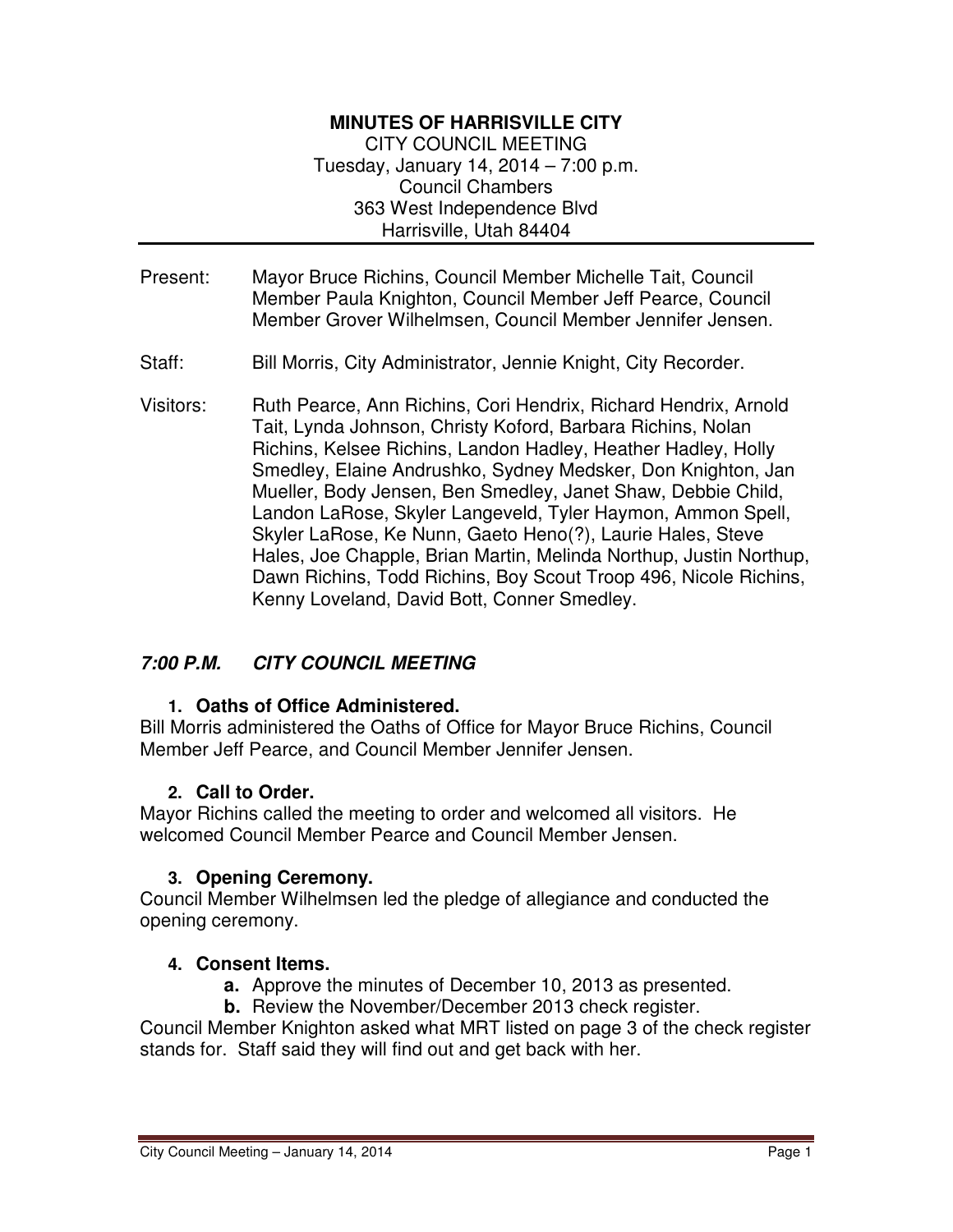**MOTION: Council Member Tait motioned to approve the minutes of December 10th, 2013 as presented. Council Member Wilhelmsen seconded the motion. All Council Members voted aye. Motion passed.** 

## **5. Business Items.**

**a.** Discussion/possible action to approve Harrisville City Ordinance #461, an ordinance repealing and re-enacting Chapter 11.01 of the Land Use Ordinance regarding general provisions, adding and amending definitions, making technical changes.

Bill Morris gave a brief review of the definition ordinance for the new Council Members. He explained this ordinance defines terms used within zoning. Council Member Pearce submitted a list with 14 grammatical changes. Bill Morris thanked Council Member Knighton for the changes she previous submitted. There were a few definitions that conflicted with the building code. These have been updated to be consistent with the building code. He suggested approval subject to the submitted changes from Mayor Richins and Council Member Pearce.

**MOTION: Council Member Pearce motioned to approve Harrisville City Ordinance #461, an ordinance repealing and re-enacting Chapter 11.01 of the Land Use Ordinance regarding general provisions, adding and amending definitions, making technical changes, subject to the submitted Mayor/Council changes. Council Member Knighton seconded the motion. A Roll Call Vote was taken.** 

| <b>Council Member Jensen</b>     | Yes        |
|----------------------------------|------------|
| <b>Council Member Wilhelmsen</b> | <b>Yes</b> |
| <b>Council Member Pearce</b>     | <b>Yes</b> |
| <b>Council Member Knighton</b>   | <b>Yes</b> |
| <b>Council Member Tait</b>       | <b>Yes</b> |

# **Motion passed 5-0.**

**b.** Discussion/possible action to adopt 2014 Meeting Schedule. Mayor and Council agreed to maintain the regular meeting schedule which is the 2<sup>nd</sup> and 4<sup>th</sup> Tuesday of each month.

### **MOTION: Council Member Tait motioned to adopt the 2014 Meeting Schedule. Council Member Pearce seconded the motion. All Council Members voted aye. Motion passed.**

**c.** Discussion/Review 2013 Goals.

Bill Morris explained the departmental organization goal is ongoing. There were a few changes implemented with regard to the recreation program. Allowing all participants from any city to sign up has directly increased the numbers.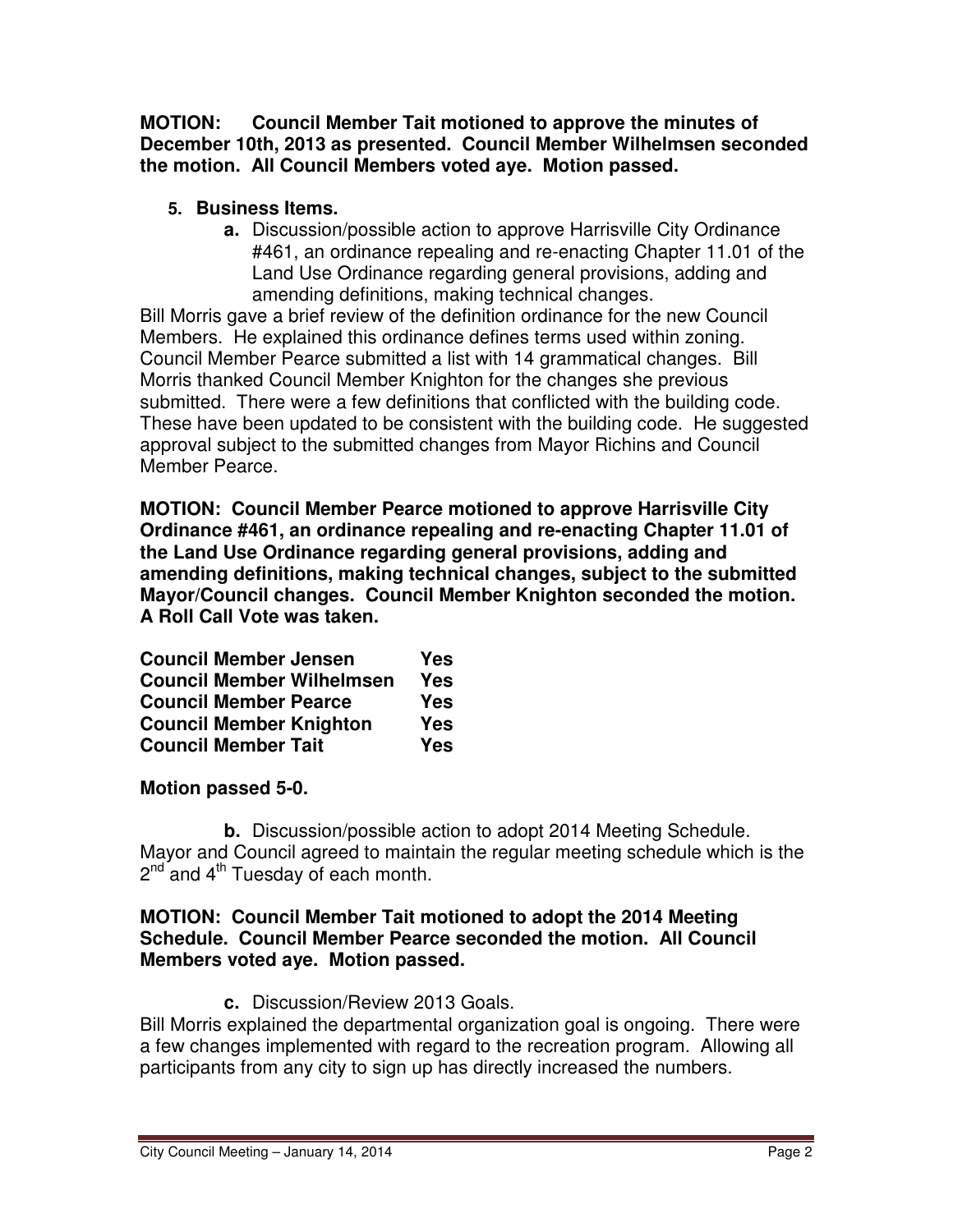There is also discussion about the possibility of a Unified Police Department. Rewriting code for job descriptions is included as part of the departmental goals for 2014.

As part of the general plan update a new park and recreation capital facilities plan has been presented. The new plan map includes relocating commercial property that was lost behind the Deseret Industries on Wall Avenue to areas on Highway 89. This also includes future development on Highway 89 near the border of Pleasant View City.

Bill Morris referenced an email sent out informing Council a new business, Maurice's, will be coming into the city where Fashion Bug used to be. Mayor and Council agreed to keep working on bringing in new commercial businesses during 2014. Council Member Knighton pointed out the recent Business Friendly Award received from Governor Herbert's office.

The park improvement plan was also accomplished.

Mayor and Council set a youth recreation goal to distribute handouts to each student attending schools within the Harrisville area. Bill Morris said the associated costs will be approximately \$500 for both sports. Council Member Knighton asked if only students within the Harrisville City boundary will receive a handout. Clarification was made that all students will receive a flyer.

Bill Morris reported there are currently 18 teams playing in the boy's basketball program. Council Member Wilhelmsen asked what to credit for this increase. Council Member Jensen said the signage helped advertise. Mayor and Council agreed to work towards having the recreation program pay for itself.

Bill Morris informed Council the city submitted application for a CDBG grant in the amount of \$44,000 to bring the city offices into ADA compliance. He explained funds are limited so staff is unsure whether we will receive these funds but will set this as a 2014 goal.

Mayor and Council gave discussion about a proposed concessions stand at the splash pad. This will not necessarily be included in the goals but just set as a trial for the first year.

**d.** Discussion/Set 2014 Goals.

Mayor and Council set the following goals for 2014: departmental organization, general plan update, promote commercial business, balanced budget, youth recreation, and CDBG grant application.

# **6. Public Comments.**

Don Knighton, 171 W. 1100 N., submitted a few recommendations to consider with the zoning ordinance and the sign ordinance. He suggested adding a section under definitions for political signs, and include under the public right of way section, a definition of what a public right of way constitutes. He also pointed out the sign setbacks are duplicated in two sections. He said because numerical ratios are used, graphs and charts could be implemented to offer more information in these definitions. Mr. Knighton encouraged Council to study this out, add a few graphics that depict where signs can be properly placed. He conducted an audit during the election season and found all candidates had